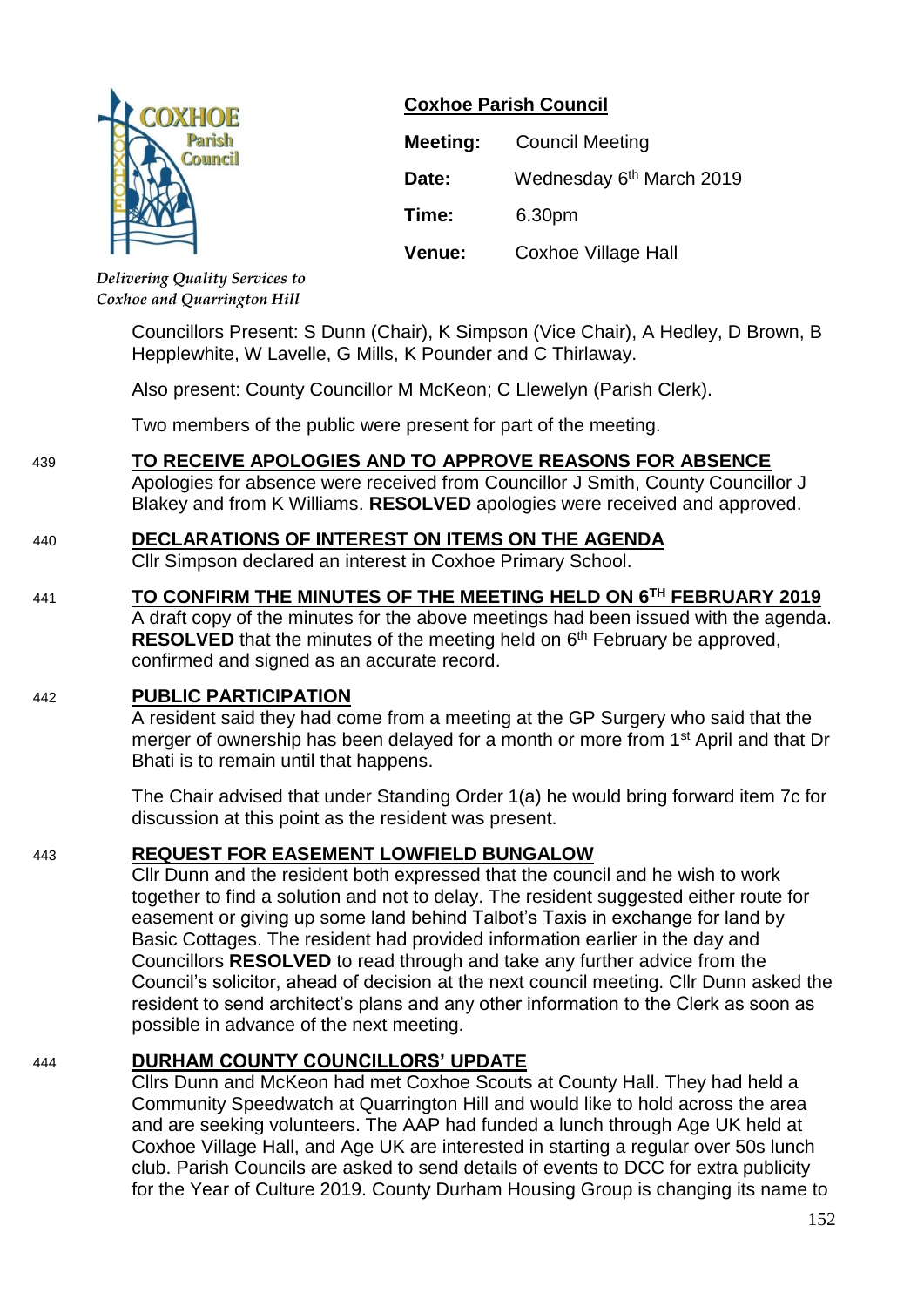Believe. Cllr McKeon held a walkabout in Coxhoe. Cllr Dunn had complaints about a delivery driver going straight across the grass in Green Crescent and is arranging a meeting with the County Council's Clean and Green to install trees. The planning application for the new County Hall had been considered by the County Council Planning Committee; the Committee is minded to approve but has referred the decision to the Secretary of State for approval. **RESOLVED** the information is noted.

#### 445 **COUNCILLORS' REPORTS OF THEIR ATTENDANCE AT MEETINGS/EVENTS ON BEHALF OF THE PARISH COUNCIL** None.

# 446 **LAND/BUILDINGS/OPEN SPACES**

# Cricket Ground

The Clerk had circulated a brief report with the agenda. Cllr Dunn and the Clerk updated that a trustee has been away but the lease should be signed this week; Ray Lawson has met with East Durham College. The field has been harrowed but the mole activity has had a severe impact on the field; Cllr Dunn and K Williams met two contractors who felt there was more substantial work required now and that this may mean no playing on the field this year. Cllr Dunn said that Coxhoe United are taking their weekend tournament in May to another area but are interested in using the field. The Clerk had looked at charges for pitches and found they were very variable.

The following were **RESOLVED**:

**(A)** Clerk to open an account with MKM so that materials can be ordered as required. **(B)** the Clerk is authorised to make progress with Ray Lawson, the college and the asbestos contractor.

**(C)** the Clerk is to discuss access to the field for the college and contractors.

**(D)** the Clerk, Chair and Vice Chair are authorised to take advice on what needs to be done on the field and obtain further quotes and costs.

**(E)** the Clerk to ask Monk Hesleden Parish Council's Head Groundsman to meet at the field and offer advice.

**(F)** the Clerk, Chair and Vice Chair to explore replacement costs for resurfacing the field and for one synthetic wicket from at least Turf Care, Keep It Green and SE Landscaping.

**(G)** grant funding still to be sought and to be progressed before the next meeting, further suggestions are Health and Postcode lotteries; Cllr Lavelle and K Williams to be asked to work on this.

**(H)** the Council is minded to take a longer term view and ensure the ground is prepared for the longer term and the Clerk, Chair and Vice Chair are to ask the cricket club trustees about potentially extending the lease.

**(I)** the report and information were noted.

# Quarrington Hill Environmental Improvement Scheme

Information from Cllr Pounder had been circulated with the agenda. He said that County Durham Housing Group has agreed a licence to place two sculptures in Quarrington Hill. Councillors considered figures presented by Cllr Pounder and figures from the Clerk from previous years' accounts. **RESOLVED (J)** Cllr Pounder and the Clerk to seek further information on the costs of the lease, licence, plinth and bases, and residents' permissions, so that Quarrington Hill Community Partnership can submit funding bids.

Clarence Railway creation of cycle path and walkway

The Clerk has received a response from Cassop-cum-Quarrington Parish Council which expressed an interest in acquiring the line within their boundary subject to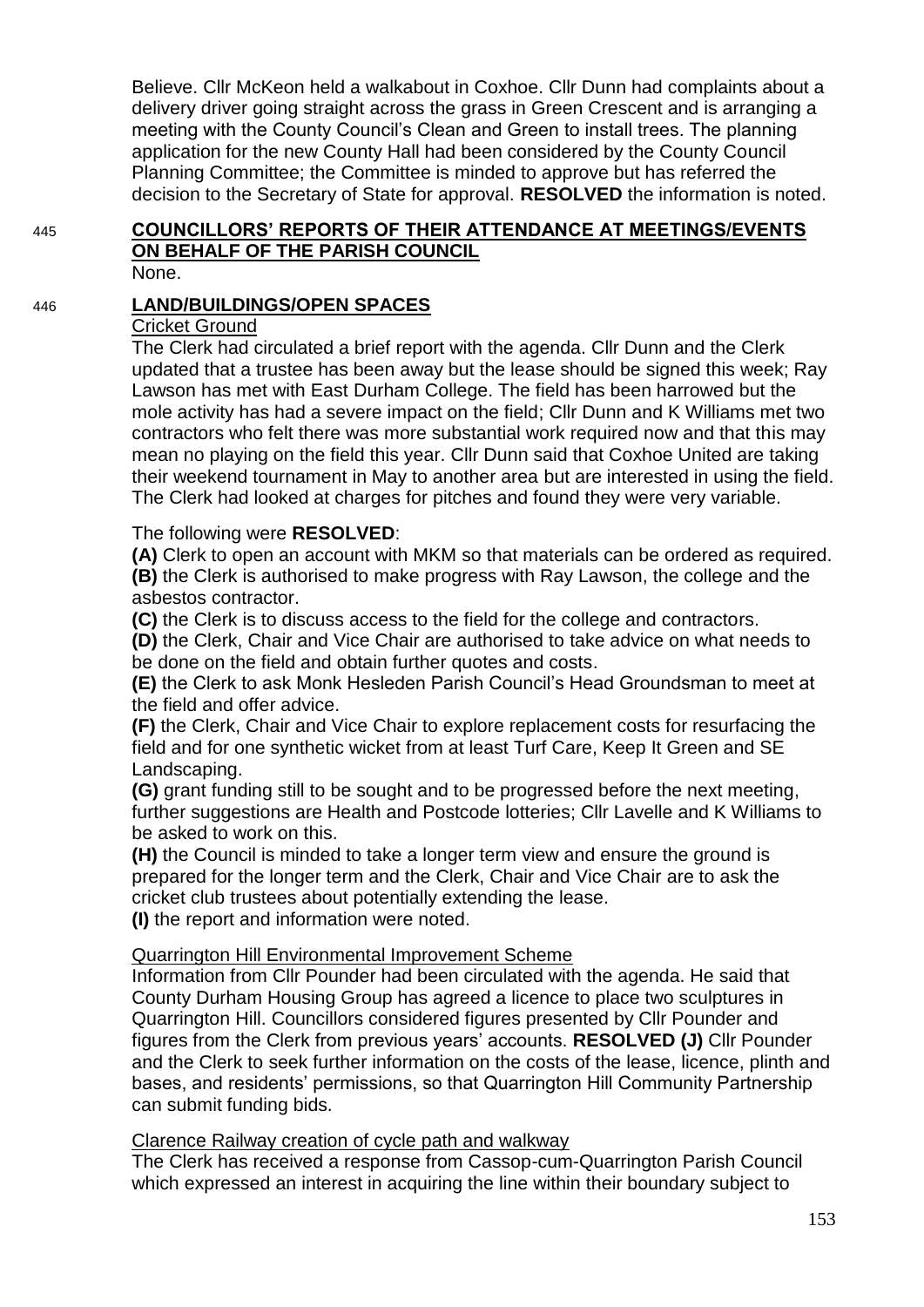costs. Cornforth Parish Council are yet to reply. Members **RESOLVED (K)** the information is noted.

#### 447 **PARKING**

#### Coxhoe front street

Councillors considered a County Council paper showing parking restriction proposals for the front street and next to the Primary School, which is going out to statutory consultation; it includes a proposal for cameras by the No Entry point by the school but not proposals along the length of Cornforth Lane which Councillors felt had been discussed with the County Highways Officers. **RESOLVED (A)** County Cllrs Dunn and McKeon to talk to Highways Officers about Cornforth Lane.

The Clerk said that she has received an update from County Council Highways Officers that they plan to begin a consultation exercise with properties which would be affected by any proposed parking restrictions in Quarrington Hill shortly after April. **RESOLVED (B)** the information is noted.

#### Cornforth Lane

Discussed under 'Coxhoe front street'.

#### Co-op parking

The Clerk and the Chair held a site meeting with the Co-op Estates Manager who said he will discuss joining the car parks with the store management and the landlord. They had suggested that the footpath could be closed to find out what effect this has on parking, it was **RESOLVED (C)** that the Council would not want to close the footpath.

Coxhoe Village Hall parking restriction enforcement **RESOLVED (D)** to defer discussion to the next meeting.

# 448 **YOUTH PROVISION**

Youth Worker Report

The Senior Youth Worker had sent a written report. **RESOLVED** the report is received and noted.

#### 449 **CLERK'S REPORT**

The Clerk had distributed a report for consideration.

#### XXd Grounds Maintenance Contract

The Clerk advised that the Grounds Maintenance Contract for 2019/22 has been signed with the new contractor. **RESOLVED (A)** the information is noted.

The following were resolved:

**(B)** The Clerk advised that Coxhoe Runaways wanted to use the logo 'kept running by Coxhoe Parish Council' on their kit which the Council had provided financial assistance for. The Clerk had requested approval from Councillors. The information is noted and the Council approves.

**(C)** Councillors expressed an interest in a further defibrillator training session, the Administration Assistant to arrange and publicise.

**(D)** The Clerk asked Councillors to note again that the Councillor Training session is on 7<sup>th</sup> March, all welcome to attend.

**(E)** The Clerk is asked to treat Parish Paths application for 2018/19 and 2019/20 as priorities.

**(F)** Cllr Dunn updated on salt bins. An SLA will be considered and a more cost effective way may be found in future.

**(G)** The Clerk to write to the Paving Factory to ask if the road to the side of the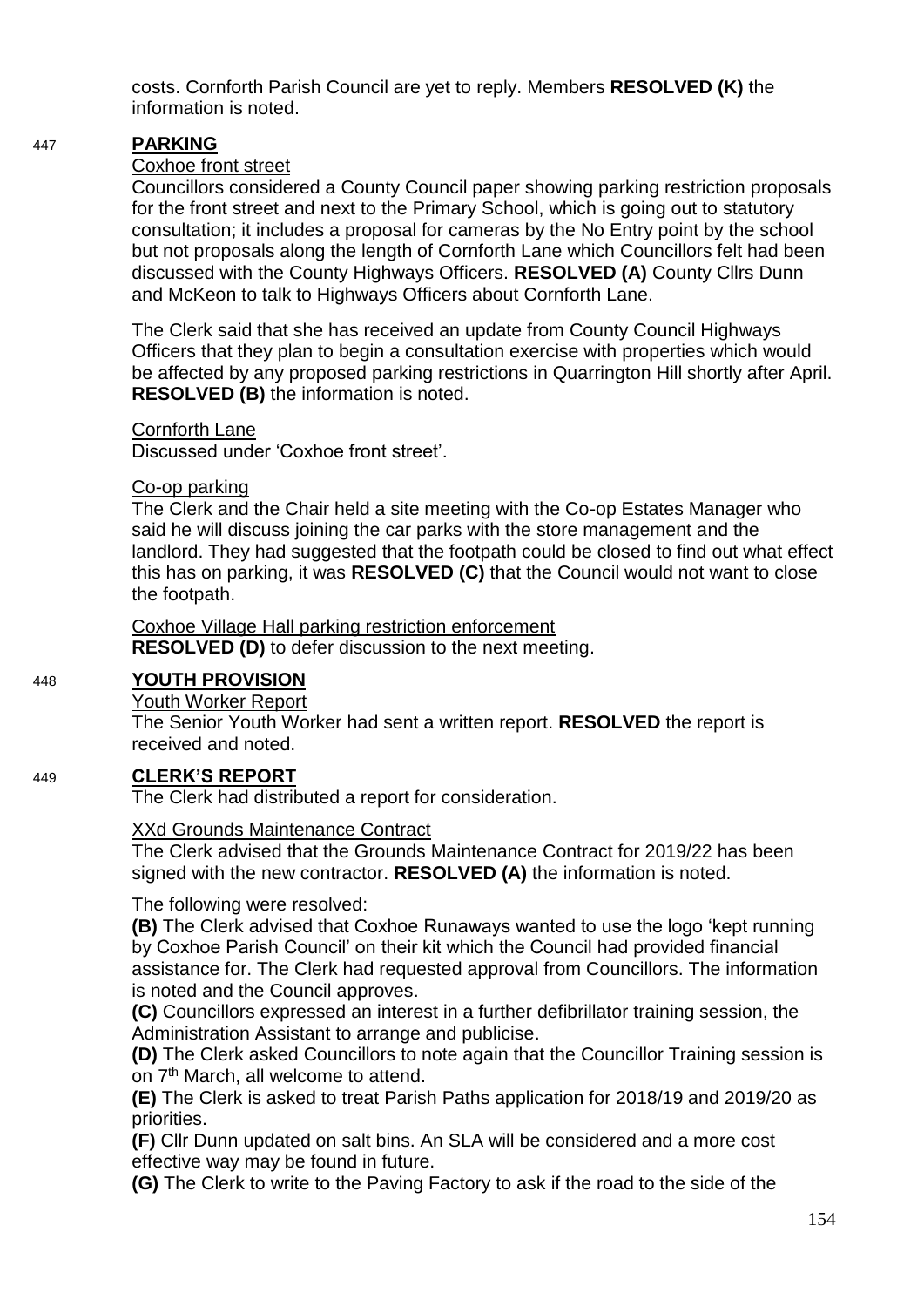factory could be opened, and asking that they remove the dumpy bags and paving display in the Parish Council car park, and that the Parish Council is grateful for anyone clearing up litter but asks that trees are not cut down without permission. **(H)** The Clerk to arrange a sign for the Parish Council car park stating 'Parish Council land available for public parking' with the Council logo, of a similar size to the sign in the Village Hall car park.

**(I)** The Clerk to arrange a sign for the birds mouth fencing between the entrance to Basic Cottages and the car park stating 'Access must not be blocked. Vehicles may be removed' with the Council logo.

**(J)** the report and information are received and noted.

#### <sup>450</sup> **FINANCIAL MATTERS**

Finance Report, Bank Reconciliation and Payment Schedule

The Clerk had circulated the Finance Report which included the bank reconciliation to 27<sup>th</sup> February; employer costs for February 2019, and an update on the unallocated HMRC payments.

The following payments were submitted for approval. a) March Payments Due:

| N <sub>o</sub>          | Payee                       | <b>Description</b>                               | <b>Amount</b> |
|-------------------------|-----------------------------|--------------------------------------------------|---------------|
| $\mathbf{1}$            | Staff                       | <b>Salaries</b>                                  | £3,585.55     |
| $\overline{2}$          | <b>NEST</b>                 | Employer & Employees' Pension Contributions      | £115.39       |
| $\overline{\mathbf{3}}$ | Vodafone                    | 3 x mobile phones                                | £72.04        |
| $\overline{\mathbf{4}}$ | <b>BT</b>                   | Landline & internet                              | £50.65        |
| 5                       | Mastercopy                  | <b>Remote Billing</b>                            | £36.00        |
| 6                       | <b>ITC</b>                  | Sophos Internet Security                         | £6.00         |
| 7                       | Viking                      | <b>Stamps and Stationery</b>                     | £101.64       |
| 8                       | <b>Blessed Edmund Duke</b>  | <b>Electricity for Coxhoe Christmas Tree</b>     | £14.96        |
| 9                       | <b>Altogether Greener</b>   | <b>Grounds Maintenance Contract</b>              | £887.70       |
| 10                      | <b>Joe Fraser Chartered</b> | <b>Reinstatement Valuation</b>                   | £300.00       |
|                         | Surveyors                   |                                                  |               |
| 11                      | <b>DCC</b>                  | Hosting and support of website 01.04.18-31.03.19 | £707.92       |
| 12                      | Coxhoe Village Hall         | Remainder of grant after contribution to Admin   | £671.21       |
|                         | Association                 | <b>Assistant hours</b>                           |               |
| 13                      | Employee 15                 | Postage costs                                    | £13.13        |

Please note prices are gross, where VAT applies.

#### b) Payments already made and brought to Council for noting:

| N <sub>o</sub> | Payee                   | <b>Description</b>                              | <b>Amount</b> |
|----------------|-------------------------|-------------------------------------------------|---------------|
|                | W. Burdess Electrics    | Call out and repairs to Coxhoe Village Hall for | £120.00       |
|                |                         | Insurance Claim work                            |               |
|                | <b>Coxhoe Runaways</b>  | <b>Small Grant</b>                              | £300.00       |
|                | <b>Quarrington Hill</b> | <b>Small Grant</b>                              | £300.00       |
|                | <b>Runners</b>          |                                                 |               |
|                | Information             | <b>Annual Data Protection Fee</b>               | £55.00        |
|                | Commissioner's Office   |                                                 |               |

Please note prices are gross, where VAT applies.

The Clerk asked the Council to note there were unallocated payments with HMRC of £871.19 which the Clerk and payroll have investigated. These can be offset against payments due. It was **RESOLVED (A)** the Council will not make a payment to HMRC after February's payroll and will make a partial payment on March payroll.

**RESOLVED (B)** payments are approved. **RESOLVED (C)** Council will not renew the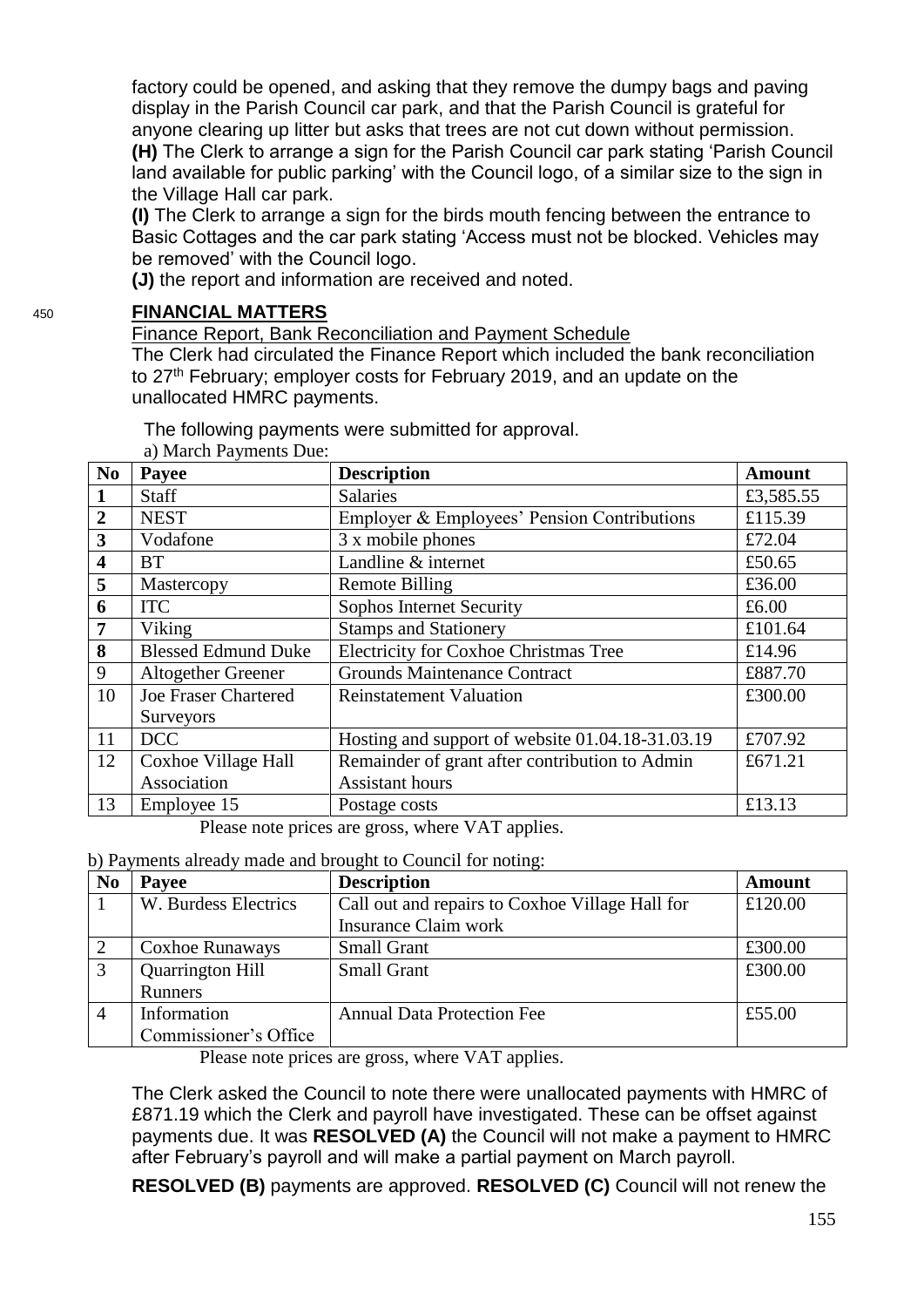Surveymonkey subscription. **RESOLVED (D)** the report is received and noted.

# Budget

The Clerk had circulated the budget up to 27<sup>th</sup> February. It was RESOLVED (E) the budget is noted.

# Pre-paid debit/debit/credit card and council banking arrangements

The Clerk had circulated a report with the agenda. She said she has applied for a Barclaycard Select Charge card for the Council, as previously resolved. The Clerk is seeking a bank account with necessary controls to be set up during March. **RESOLVED (F)** the Clerk to open an account with the same signatories as Unity and arrange transfer of funds over £85,000 into the new account once it is open and the precept is received. **RESOLVED (G)** the report and information is noted. **RESOLVED (H)** the policy in the report for the use of the credit card is approved. **RESOLVED (I)** the Clerk to arrange a safe.

# 451 **COUNCILLOR VACANCY**

Cllr Dunn advised that Angela Appleby had resigned from the Council and expressed thanks. The Clerk has publicised the Notice of Vacancy which ends on 20<sup>th</sup> March. Members **RESOLVED (A)** that if an election is not called, the Clerk to publicise on noticeboards, the website and social media for potential co-option, and ask interested people to send information on why they think they would be a good Councillor. It was **RESOLVED (B)** to place co-option on the agenda for the next meeting.

# 452 **ANNUAL ACTION PLAN**

The Clerk had circulated a draft action plan. **RESOLVED (A)** the proposed action plan is approved. Members **RESOLVED (B)** to note that action plans will be presented as the budget is set.

# 453 **RISK REGISTER**

Members thanked the Clerk for her efforts in updating the risk register. The Council's full risk register was distributed with the agenda. It includes financial risks and controls which should be regularly reviewed. The Clerk said that Councillors carry the risks for the Council and asked for questions on the areas, controls and actions. **RESOLVED** the risk register is approved.

# 454 **INSURANCE RENEWAL 2019/20, VILLAGE HALL VALUATION AND INSURANCE CLAIM**

The Clerk had distributed a report with the agenda. Members **RESOLVED** the following:

**(A)** The Clerk to arrange insurance renewal with Came and Company's recommended provider, on the basis that all Council assets including defibrillators are covered, and to arrange a 5% discount by agreeing to a three-year renewal. **(B)** The Clerk advised that the Coxhoe Village Hall insurance reinstatement valuation was done, the updated amount will be sent to insurers; insurance cost may increase. **(C)** The Clerk said the insurance claim for the Village Hall is completed and closed.

At 8.30pm the Chair requested members' agreement, as per Standing Order 3(v), to extend the meeting beyond the standard 2-hour period. **RESOLVED (D)** that Standing Order 3(v) be invoked and the meeting continue.

# 455 **PARISH PLAN 3**

The Clerk had distributed a report drawn up with S Bell, Volunteer. The following were **RESOLVED**:

**(A)** The Council will host two round table events on 11<sup>th</sup> May and 18<sup>th</sup> May at Coxhoe and Quarrington Hill (subject to venues being available), including young people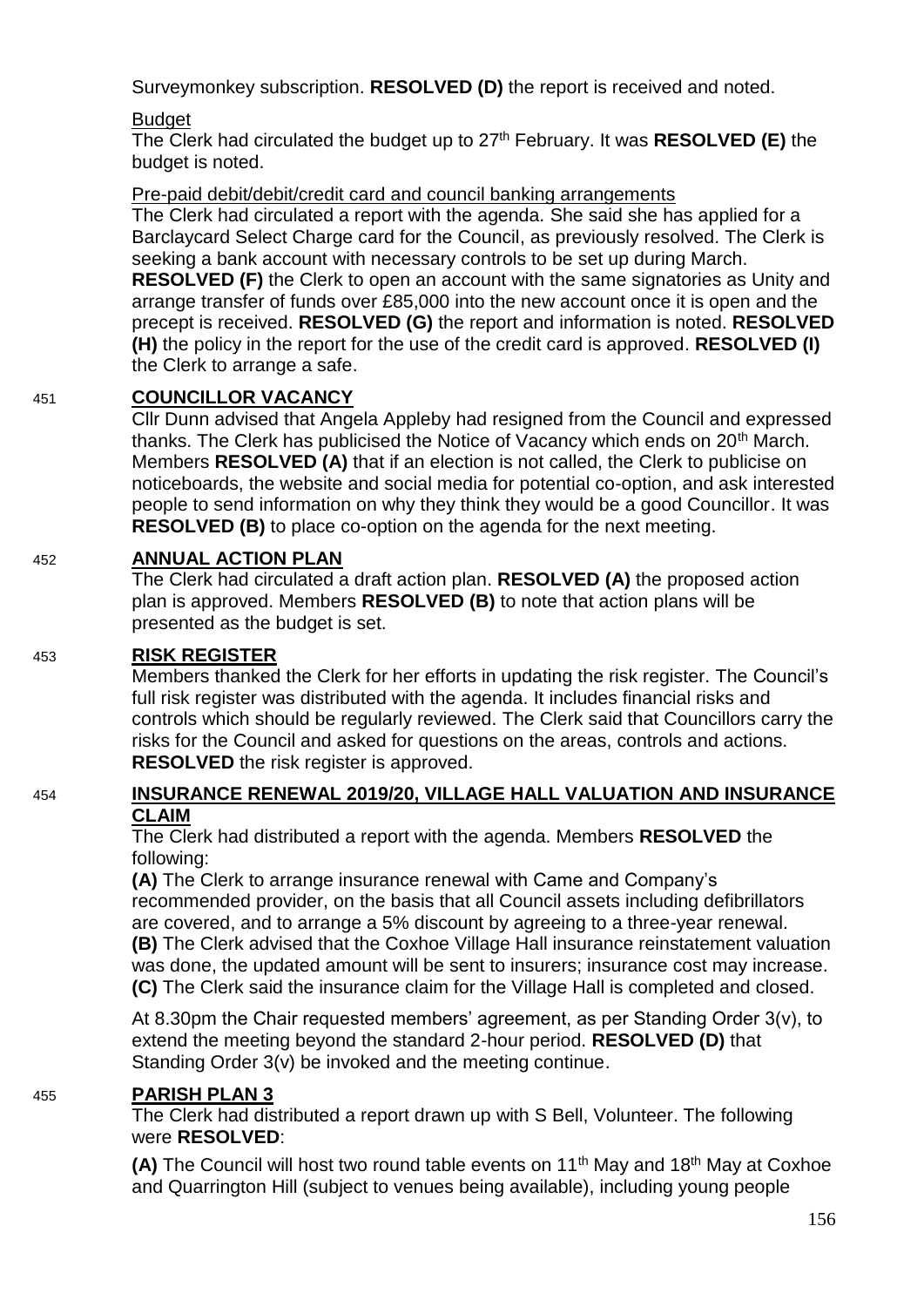through youth clubs, Scouts and schools.

**(B)** A steering group will be developed after the public meetings and some targeted work will take place to work towards broad involvement.

**(C)** The Council will not ask any neighbouring parishes to work with it.

**(D)** The Clerk in conjunction with the Chair is authorised to make necessary expenditure towards parish planning.

**(E)** The Council notes the action plan in the report but expressed the view that dates may need to be put back.

# 456 **AGREEMENT OF POLICIES AND COUNCIL DOCUMENTS**

Grant Awarding Policy

The Clerk had distributed a draft policy. It was **RESOLVED (A)** to defer discussion to the next meeting.

Communications and Community Engagement Statement The Clerk had distributed a draft policy. It was **RESOLVED (B)** to approve the policy.

#### 457 **COMMITTEES' TERMS OF REFERENCE, MEMBERSHIP & MINUTES**

Youth Strategy Group Minutes 29<sup>th</sup> January 2019 **RESOLVED (A)** the draft minutes are noted.

Events Committee 25<sup>th</sup> February 2019 **RESOLVED (B)** the draft minutes are noted.

## 458 **PLANNING & CORRESPONDENCE REPORT**

# **Planning Requests, Approved Decisions and Withdrawn Applications**

None.

#### **Correspondence Received**

| <b>Received From</b>           | Summary                                                        |
|--------------------------------|----------------------------------------------------------------|
| 1   Forster (Volunteer Web     | January Website and Social Media Report                        |
| Admin)                         |                                                                |
| 2 DCC                          | Temporary closure of Paradise Farm Footbridge, Coxhoe          |
| <b>3</b> DCC Regeneration Dept | Temporary closure of Paradise Farm Footbridge, Coxhoe - update |

Members **RESOLVED (A)** the correspondence is received and noted.

#### **Bulletins received**

|   | <b>Received From</b>      | Summary                                                         |
|---|---------------------------|-----------------------------------------------------------------|
| 1 | <b>NEWMP</b>              | North East War Memorials Project                                |
| 2 | <b>DCC</b>                | Durham Woodland Revival Project                                 |
| 3 | <b>CDALC</b>              | County Durham Plan Pre Submission Document Consultations        |
| 4 | <b>CDALC</b>              | Chief Executive's Bulletin                                      |
| 5 | <b>NALC</b>               | Chief Executive's Bulletin                                      |
| 6 | <b>CDALC</b>              | Parish Councils and Licencing Applications                      |
| 7 | <b>NALC</b>               | Spring Conference                                               |
| 8 | <b>CDALC</b>              | Newquay Town Council National Parking Enforcement Survey        |
| 9 | <b>NALC</b>               | Chief Executive's Bulletin                                      |
|   | 10 DCC Regeneration Dept  | Beautiful Durham competition 2019 - sponsorship                 |
|   | 11  DCC Regeneration Dept | County Durham Strategic Cycling & Walking Delivery Plan 2019/29 |
|   | 12 CDALC                  | LGRC/NALC LOCAL COUNCIL EXPO 21st June 2019                     |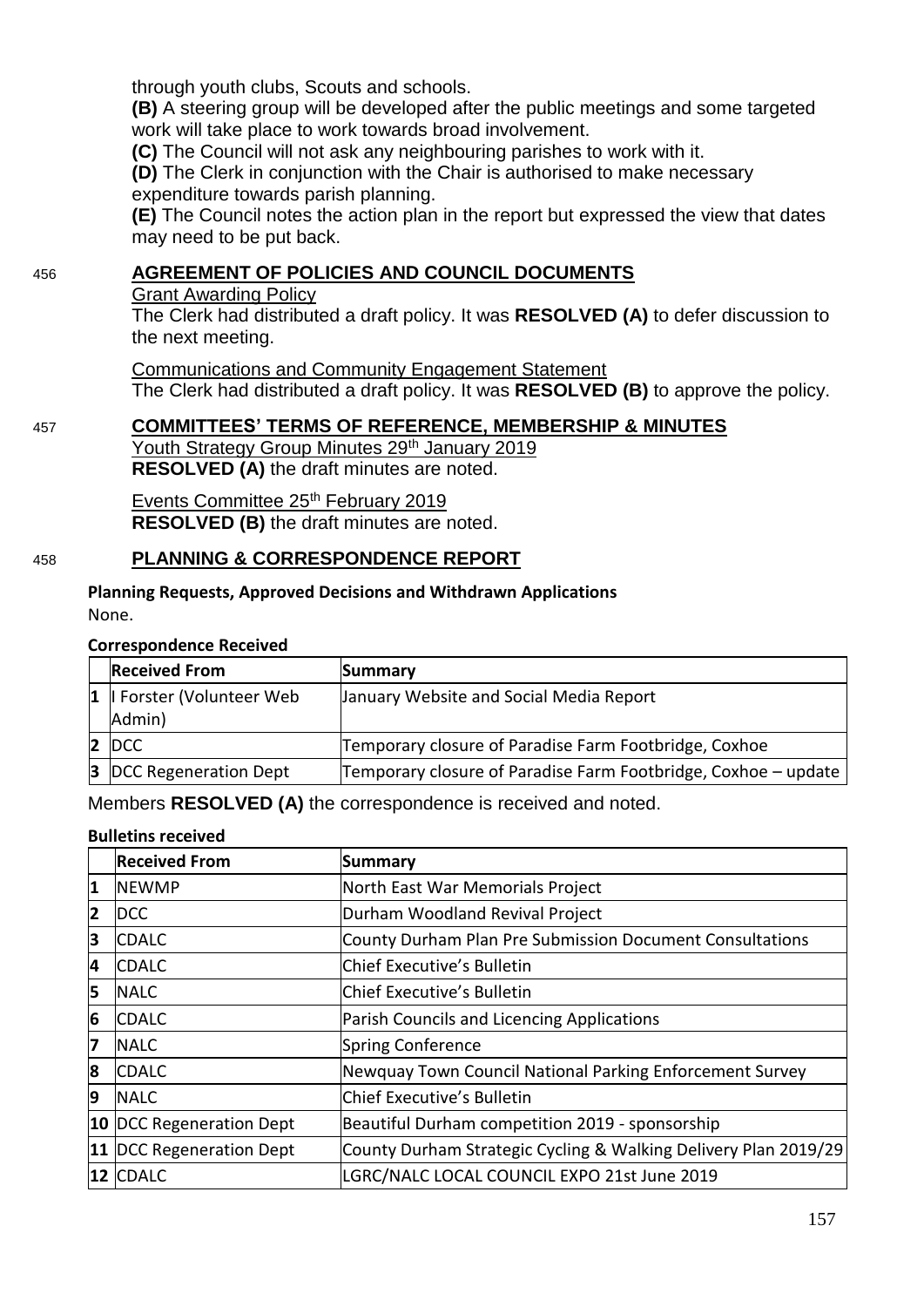| $13$ CDALC                        | Funding opportunities for under 18s         |
|-----------------------------------|---------------------------------------------|
| 14 CDALC                          | Unauthorised development and encampments    |
| <b>15 DCC Spatial Policy Team</b> | County Durham Housing Strategy Consultation |

**RESOLVED (B)** Coxhoe and Quarrington Hill to be entered into the Durham in Bloom competition.

**RESOLVED (C)** the bulletins are received and noted.

# County Durham Plan

It was **RESOLVED (D)** the Clerk to submit a response drafted by the Council's Web Admin Volunteer. The Council's response includes objection in the strongest terms to protecting countryside particularly between Coxhoe and Parkhill and supports the draft in that no further allocations are made for housing in Coxhoe, and supports inclusion of Integra 61 as an employment site and Coxhoe as a 'local centre'.

# 459 **COMMUNITY REPORTS**

## Quarrington Hill Community Centre

Cllr Pounder had sent a report stating regular activities have continued and t problems after Monday youth clubs have been sent to the Clerk, who said staff have responded. Coxhoe Village Hall

No report.

Active Life in Coxhoe

Cllr Dunn said there has been a transition of staff.

Coxhoe History Group

The group had tabled a report. Cllr Hepplewhite said they are considering a biennial history event.

**RESOLVED** the information is noted by the Council.

# **EXCLUSIONS OF THE PRESS AND PUBLIC**

At this point of the agenda all members of the press and the public were asked to leave the meeting room due to an item classified as being of a confidential nature in accordance with section 1(2) of the Public Bodies (Admission to Meetings) Act 1960. All residents, county councillors and officers except the Clerk left the room.

# 460 **PARISH COUNCIL LAND UPDATE**

The Clerk had distributed a report with the agenda. The following were **RESOLVED**: **(A)** The Clerk to obtain legal advice as discussed.

**(B)** The Chair, Vice Chair and Clerk to continue discussions exploring building and parking.

**(C)** The Clerk to obtain a valuation of parish land as discussed.

**(D)** The report is noted and the item to be placed on the next agenda.

# 461 **STRATEGIC STAFFING UPDATE**

The Clerk had distributed a report with the agenda. The following were **RESOLVED**: **(A)** The Clerk to write a letter stating the Council thanks R Wadge for her service and would like to offer casual hours.

**(B)** The Clerk to offer four hours per week to current staff contracted fortnightly.

**(C)** The Clerk to issue recruitment advertising in the Chronicle and using the Council's website and social media.

**(D)** Council notes that the Village Hall wishes to increase the hours for the Administration Assistant and there were no objections to this.

**(E)** Council notes that the Clerk will seek to ensure any regular home working is assessed as the Council has a duty of care for health and safety.